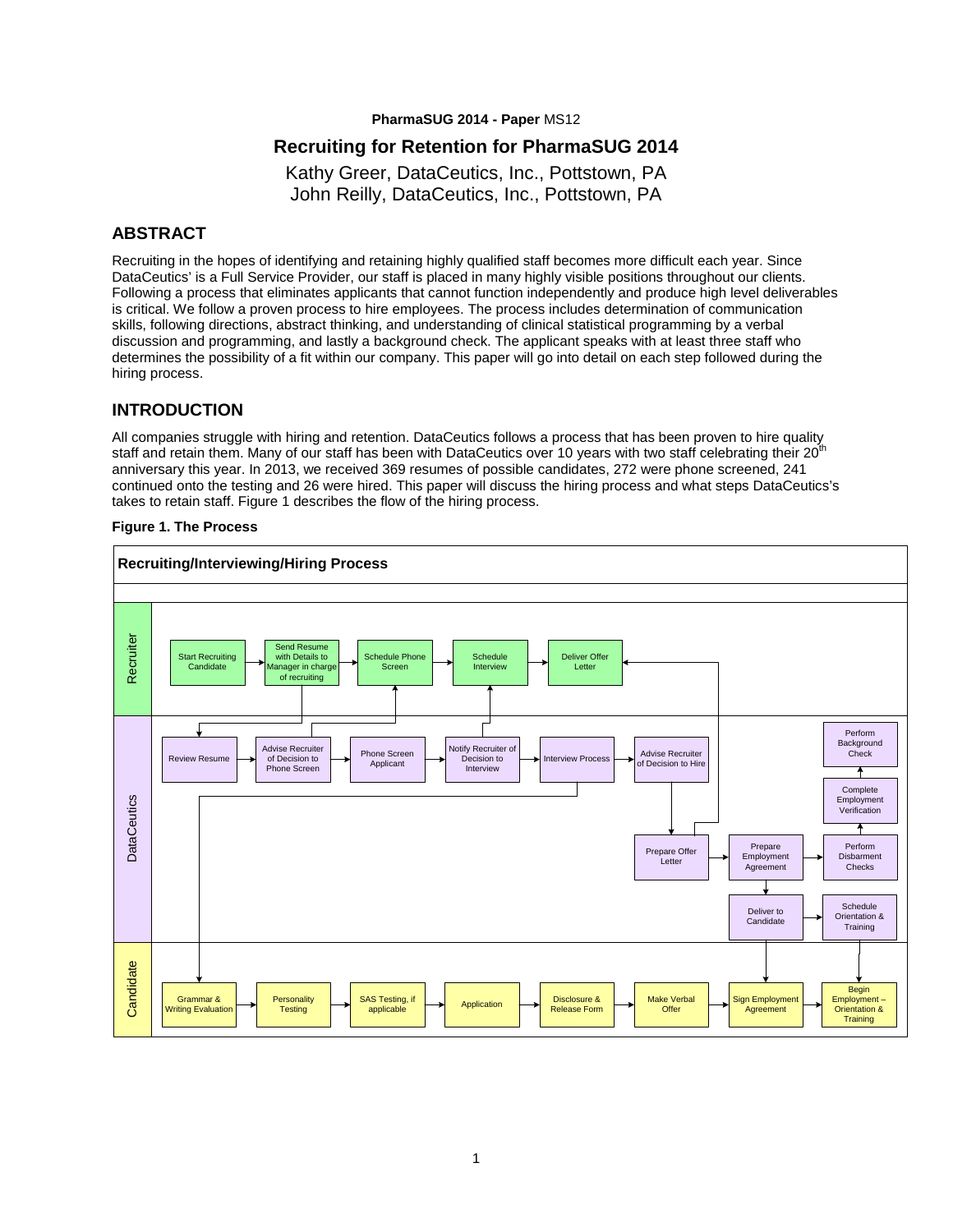## **THE RECRUITING COMPANY**

DataCeutics uses multiple recruiting firms, sometimes working with a dozen at one time. When a new recruiting firm is hired, the Vice President of Professional Services holds a meeting to discuss the requirements of the position. DataCeutics requires at the minimum, eight years' experience, preferably ten years in the pharmaceutical industry. All candidates must be proficient in SDTM and ADaM standards. The recruiting company will then send possible candidates for review. A critique is done on each of the resumes so the recruiting company can fine tune the search.

## **REVIEW OF RESUMES**

All resumes are reviewed by the Vice President of Professional Services. The resume is, of course, reviewed for the technical skills of the candidate and length of career. There are a few other points that are reviewed: Is everything spelled correctly? Is the grammar correct? Is the resume presented neatly and easily read? These points may seem minor but the errors found in the resume usually are also found in the testing that is performed.

## **THE PHONE SCREEN**

The Vice President of Professional Services speaks with every candidate considered for employment at DataCeutics. The call is used to cover a number of points. During the call, specific questions are asked to better understand key points on the resume. This helps determine, at a high level, if the candidate has the technical experience required. Two part questions are asked to decipher multiple levels of understanding and if communication is clear. Since DataCeutics performs all work remotely, it is extremely important that communication is clear and concise.

# **GRAMMAR AND WRITING EVALUATION**

The Grammar and Writing Evaluation is designed to assess the ability to follow directions, grammar, logic and writing style. The grammar evaluation portion is first, simple, straightforward questions revolving around basic grammar taught in middle school, and following directions. The second part determines logic and reasoning and following directions. The writing portion asks the applicant to write a two paragraph essay in response to a question concerning their technical abilities, and again they need to follow directions! This test determines how an applicant will proceed on a normal work day with assignments. A recruiter, who had never seen the evaluation, felt it was "tricky" and difficult to complete. A 15 year old high school student took the evaluation and scored an 85%, so all applicants should be able to complete the evaluation successfully. Many highly educated applicants do very poorly on this test due to not following the directions. They assume what is being asked versus reading the directions and following them. This trend can then be seen during the SAS test.

### **SAS TESTING**

The SAS testing process begins with a Verbal test which consists of 18 questions. There are some basic SAS questions and then some clinical questions. The basic SAS questions start with how to read in data and how the data becomes stored as a SAS dataset. Other questions examine the differences between some specific data steps, procedures and functions. The structure of a dataset and how it relates to SAS and Clinical environment is also queried. The applicant's clinical background is assessed by requesting information about human health and where this information would be stored as data. To further assess the clinical background the candidate is asked a series of questions about the process in which data moves from entry to final report. The applicants familiarity with CDISC standards are discussed in detail.

If the candidate successfully passes the verbal portion, they then proceed to the written portion. They are asked to reproduce a report using basic SAS code. This code should read in some existing SAS datasets, perform a successful merge, and use a Proc Report statement to generate the report using ASCII output. Neatness, readability and the aptitude to follow along with the provided instructions are also assessed. The results of these tests are evaluated and forwarded to the hiring manager along with the tester's evaluation and recommendations.

# **APPLICATION AND BACKGROUND CHECK**

Each applicant completes an application which includes past work history, education and references. The application is reviewed for completeness and accuracy.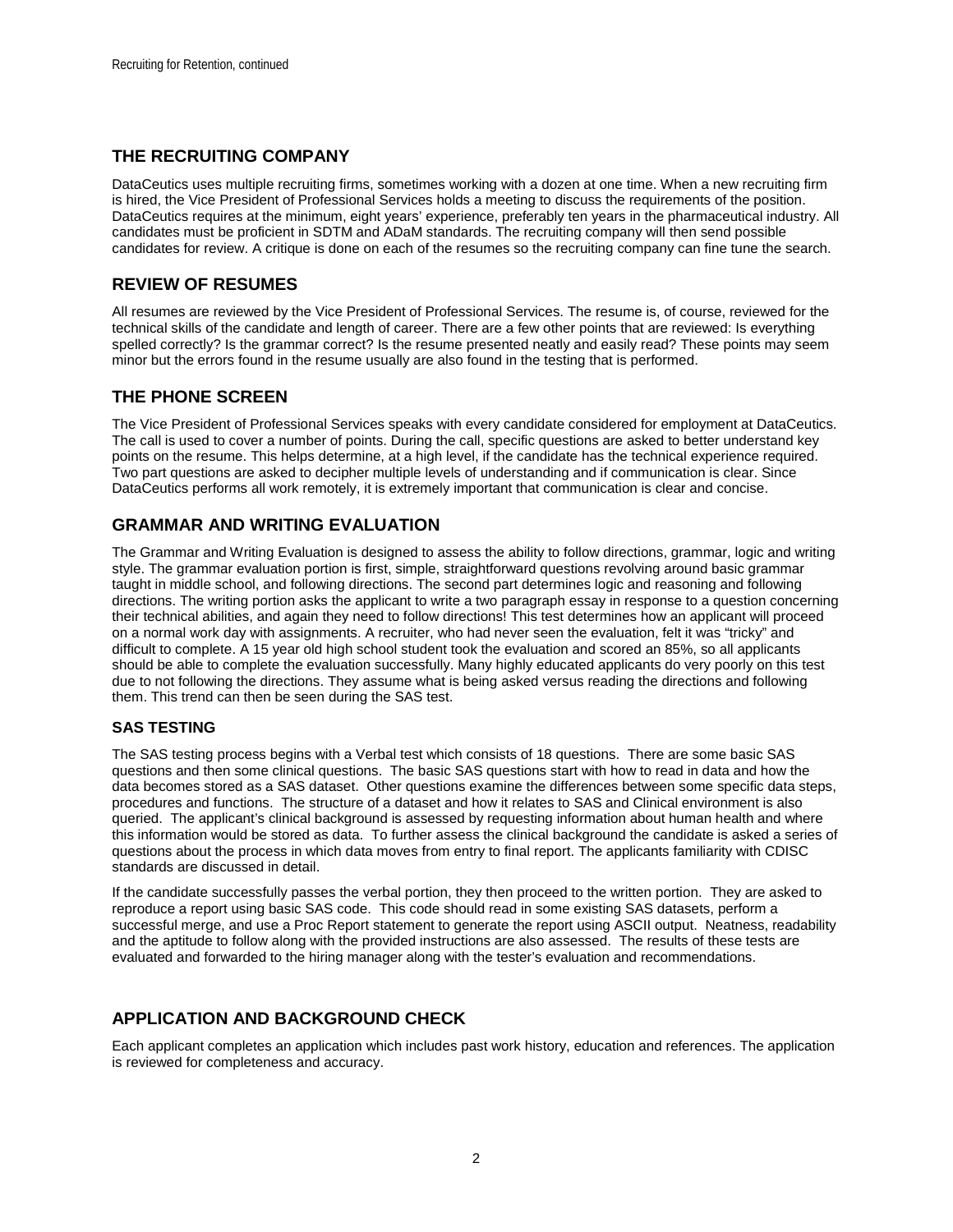A background check is performed through American Databank. Social Security Number Trace is done to validate the SSN and identify state and year of issue. The report provides a residency history, duration of residency and possible alias names, as well as dates of birth used in the past. It is used to obtain alias names and date of birth to use when conducting criminal record checks. It also checks the applicant work history against addresses to identify gaps. County and Statewide Criminal Record Searches are also performed. This search provides the most accurate, up-todate criminal records information, as most cases are prosecuted at the county level. The report is used to identify a criminal record that would preclude an applicant from a position, either because of job-relatedness or regulatory requirement.

# **THE OFFER**

The final decision is based on the communication of the applicant, grade received on the grammar and writing evaluation and the SAS test, and the completion of the application and background check. Each of these pieces is weighed and it is determined if the applicant will be a good fit for our clients. We do not hire only for specific criteria, rather higher for technical ability that can be used at all of our clients. The staff is highly educated with all having college degrees or higher, highly motivated with the desire to further their careers, highly skilled with the average length in the industry at 19 years and highly dedicated. An offer is made verbally and followed up with an offer letter and employment agreement.

# **WE'VE HIRED THEM BUT HOW DO WE KEEP THEM**

All companies struggle with retention. Currently, there are more SAS jobs than SAS programmers. A retention plan needs to be designed to entice staff to stay. DataCeutics has a number of pieces for the plan.

First, all staff work remote. This allows DataCeutics to hire the best and the staff is placed at the client because of technical skills not geographical location. Working remote allows the staff flexibility of work hours so that personal needs are met and family remains important. DataCeutics employees find that telecommuting improves the work-life balance; it reduces their carbon footprint on the globe and reduces their fuel usage. Telecommuting also frees up the equivalent of 15 to 25 workdays a year (time they would have otherwise spent commuting), and saves thousands of dollars per year in travel and work-related costs.

Second, employees are paid competitive salaries and are eligible for medical and dental benefits, 401k matching program and spot recognition bonuses. An employee is eligible for the spot recognition bonus, which is given 3-4 times a year, for "going the extra mile" for the client. This encompasses working extra hours to meet deadlines, finding innovative ways to complete tasks, taking on additional responsibilities and being available on "off hours" as needed by the client. They are also eligible for a \$5,000 bonus for referring other staff.

Thirdly, all staff has the ability to further their career by growing into different roles. DataCeutics believes in promoting from within so staff is considered for Lead Consultant, Project Manager and Senior Project Manager while at DataCeutics.

### **CONCLUSION**

The recruiting process takes approximately 2 weeks per applicant, due to scheduling and time needed to complete all the parts. For DataCeutics, approximately 15 man hours are used per applicant. This takes into account all the time spent throughout the process by multiple staff. This may seem high, but the level of staff and longevity of employment currently at DataCeutics demonstrates the success of this process. This process has now been in effect for ten years, and it is a proven success.

### **CONTACT INFORMATION**

Your comments and questions are valued and encouraged. Contact the author at:

Name: Kathy Greer Enterprise: DataCeutics, Inc. Address: 1610 Medical Drive, Suite 300 City, State ZIP: Pottstown, PA 19464 Work Phone: 610-970-2333 ext 217 Fax: 610-9704664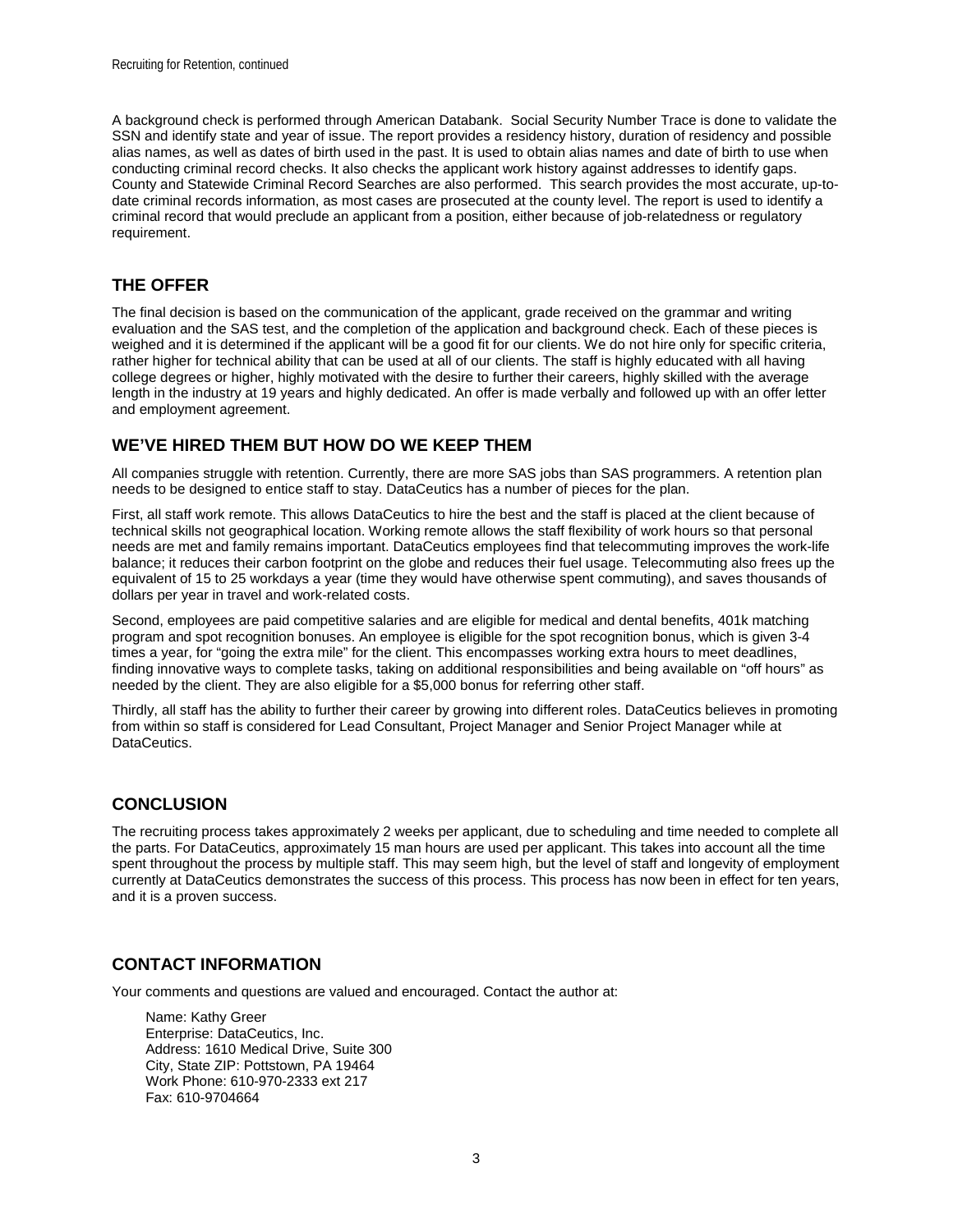E-mail: [greerk@dataceutics.com](mailto:greerk@dataceutics.com) Web: www.dataceutics.com Twitter:

Name: John Reilly Enterprise: DataCeutics, Inc. Address: 1610 Medical Drive, Suite 300 City, State ZIP: Pottstown, PA 19464 Work Phone: 610-970-2333 ext 6312 Fax: 610-9704664 E-mail: [reillyj@dataceutics.com](mailto:reillyj@dataceutics.com) Web: www.dataceutics.com Twitter:

SAS and all other SAS Institute Inc. product or service names are registered trademarks or trademarks of SAS Institute Inc. in the USA and other countries. ® indicates USA registration.

Other brand and product names are trademarks of their respective companies.